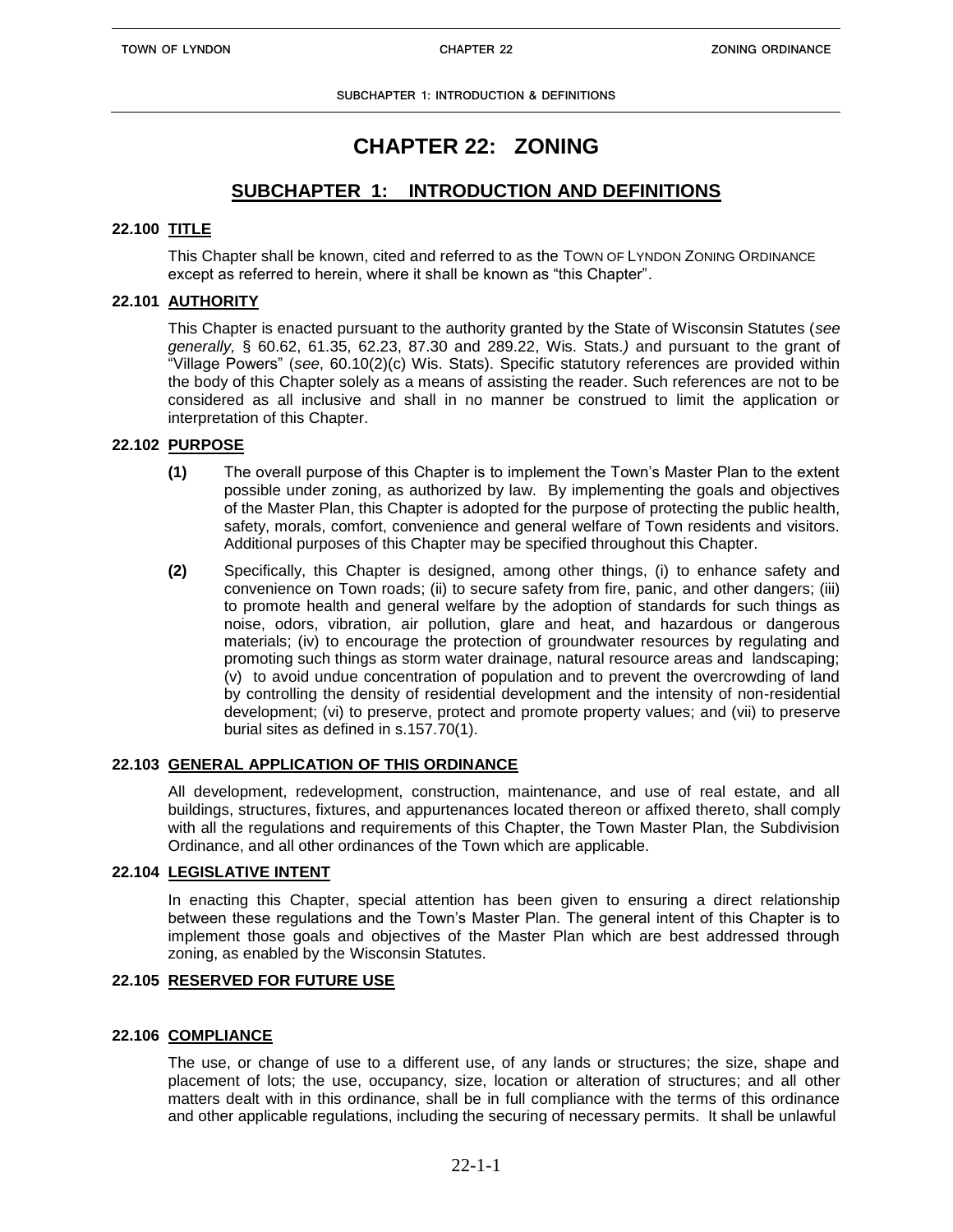for a use, structure, or occupancy to change to a new or different use, structure, or occupancy in non-compliance with the terms of this ordinance and other applicable regulations. Any change to a different use or any enlargement of an existing use requires compliance with this ordinance.

- **(1) Exemptions:** No application or permit is required for:
	- **(a)** changes in cultivation or husbandry in an AG district;
	- **(b)** remodeling, repair, or alteration of single family or ag buildings that do not increase or change the exterior dimensions or increase the square footage of the building;
	- **(c)** storage in pre-existing accessory buildings, provided such storage does not involve an improvement to or a change in the exterior dimensions of the building.

#### **22.110 RE-ENACTMENT AND REPEAL**

This Chapter, in part, carries forward by re-enactment some of the prior provisions of the regulations governing zoning and related matters, being previously known collectively as the "Town of Lyndon Zoning Ordinance,@ adopted prior to the effective date of this Chapter. It is not the intention of this Chapter to repeal zoning in the Town, but rather to revise, amend, and continue in force zoning in the Town so that all rights and liabilities that have accrued under the previous zoning ordinance are preserved and may be enforced, unless explicitly surrendered by specific provisions of this Chapter or altered by the Official Zoning Map. The adoption of this Chapter shall not waive or adversely affect the Town's right to prosecute any violation of the predecessor Zoning Ordinance, provided the violation occurred while that Ordinance was in effect.

#### **22.111 PREVIOUSLY APPROVED PLANS**

All permits and plans approved under previous zoning regulations shall be valid for a period of not more than 6 months after the effective date of this Chapter.

## **22.113 ADDITIONAL RULES OF INTERPRETATION**

- **(1)** Where property is affected by the regulations imposed by any provision of this Chapter and by other governmental regulations, the regulations which are more restrictive or which impose higher standards or requirements shall prevail. Regardless of any other provision of this Chapter, no land shall be developed or used, and no structure erected or maintained in violation of any state or federal regulations.
- **(2)** No structure or part thereof shall hereafter be located, erected, moved, reconstructed, extended, enlarged, converted or structurally altered without a zoning permit, and without full compliance with the provisions of this chapter and all other applicable local, county and State regulations.
- **(3)** Nothing herein shall require any changes in plans, construction, size, or designated use of any building or part thereof, for which a zoning or building permit has been issued before the effective date of this chapter and the construction of which shall have been started within 6 months from the date of such permit.

# 22-1-2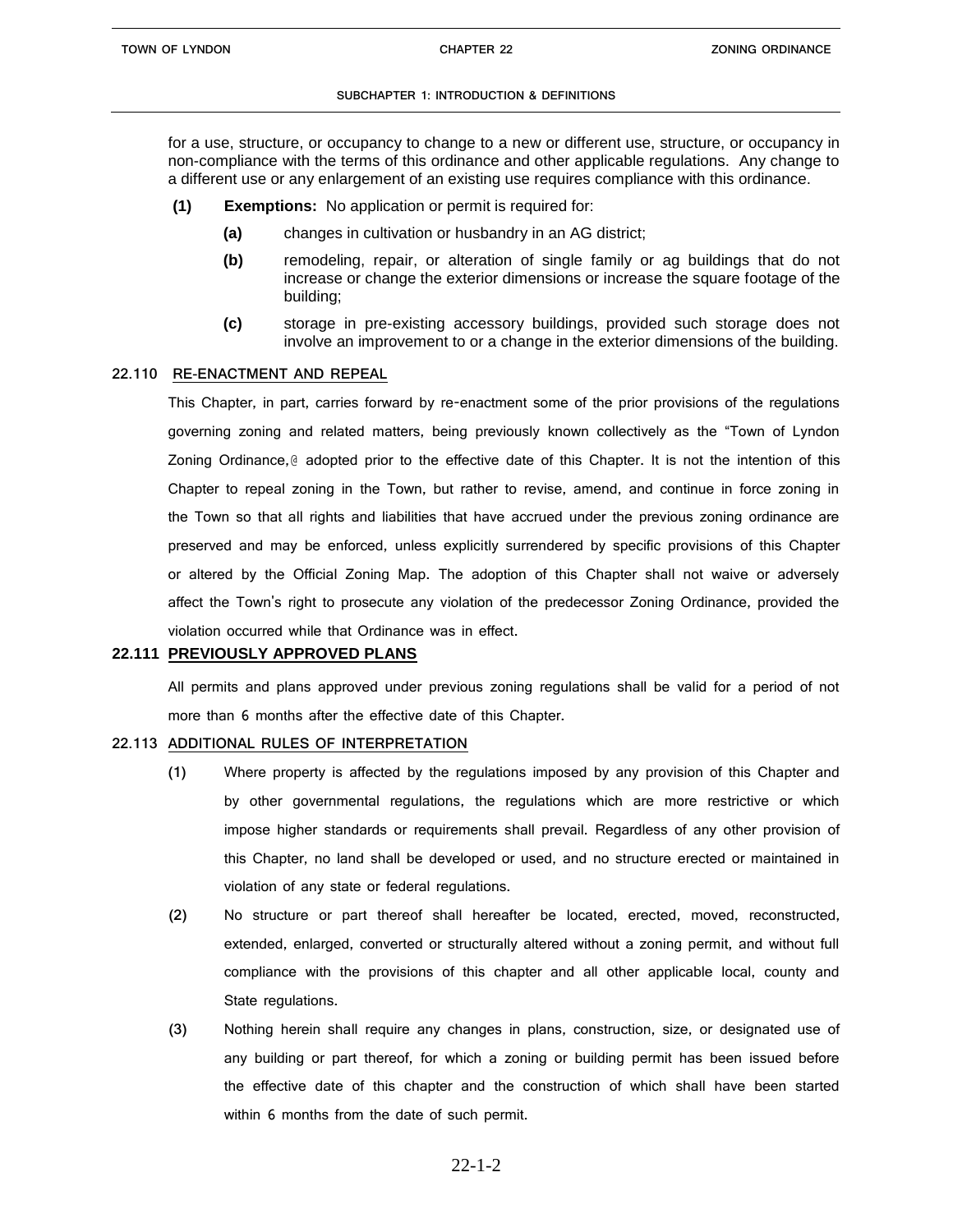- **(4)** Except as provided in this Chapter, under provisions for Nonconforming Uses (Section 22.403), Nonconforming Developments, Substandard Lots (Section 22.540), and Nonconforming Structures and Buildings (Section 22.541), no building, structure, development or premises shall be hereinafter used or occupied and no applicable permit granted, that does not conform to the requirements of this Chapter.
- **(5)** In cases of mixed-occupancy or mixed-use, the regulations for each land use shall apply to the portion of the structure or land so occupied or so used.

#### **22.116 ABBREVIATIONS**

The following abbreviations in this Chapter are intended to have the following meanings:

| Abbreviation | Meaning                                                     |
|--------------|-------------------------------------------------------------|
| <b>ABC</b>   | <b>Accessory Building Coverage</b>                          |
| Ac           | acre                                                        |
| Acc.         | Accessory                                                   |
| AG           | Agriculture (zoning district)                               |
| <b>Bldg</b>  | <b>Building</b>                                             |
| <b>CLA</b>   | <b>Community Living Arrangement</b>                         |
| db           | decibel                                                     |
| <b>DNR</b>   | Wisconsin Department of Natural Resources                   |
| du           | dwelling unit                                               |
| F            | Floor                                                       |
| <b>FAR</b>   | Floor Area Ratio                                            |
| FEMA         | Federal Emergency Management Agency                         |
| ft           | foot/feet                                                   |
| <b>GB</b>    | General Business (zoning district)                          |
| GDP          | General Development Plan (Section 22.914)                   |
| <b>GFA</b>   | Gross Floor Area                                            |
| <b>GSA</b>   | Gross Site Area                                             |
| <b>GSR</b>   | Green Space Ratio                                           |
| HI.          | Heavy Industrial (zoning district)                          |
| <b>ISR</b>   | Impervious Surface Ratio                                    |
| J            | Lot Width (when shown on drawing)                           |
| K            | Street frontage (when shown on drawing)                     |
| L            | Front setback to principal building (when shown on drawing) |
| $\sqcup$     | Light Industrial Zoning District                            |
| LA           | Landscaped Area                                             |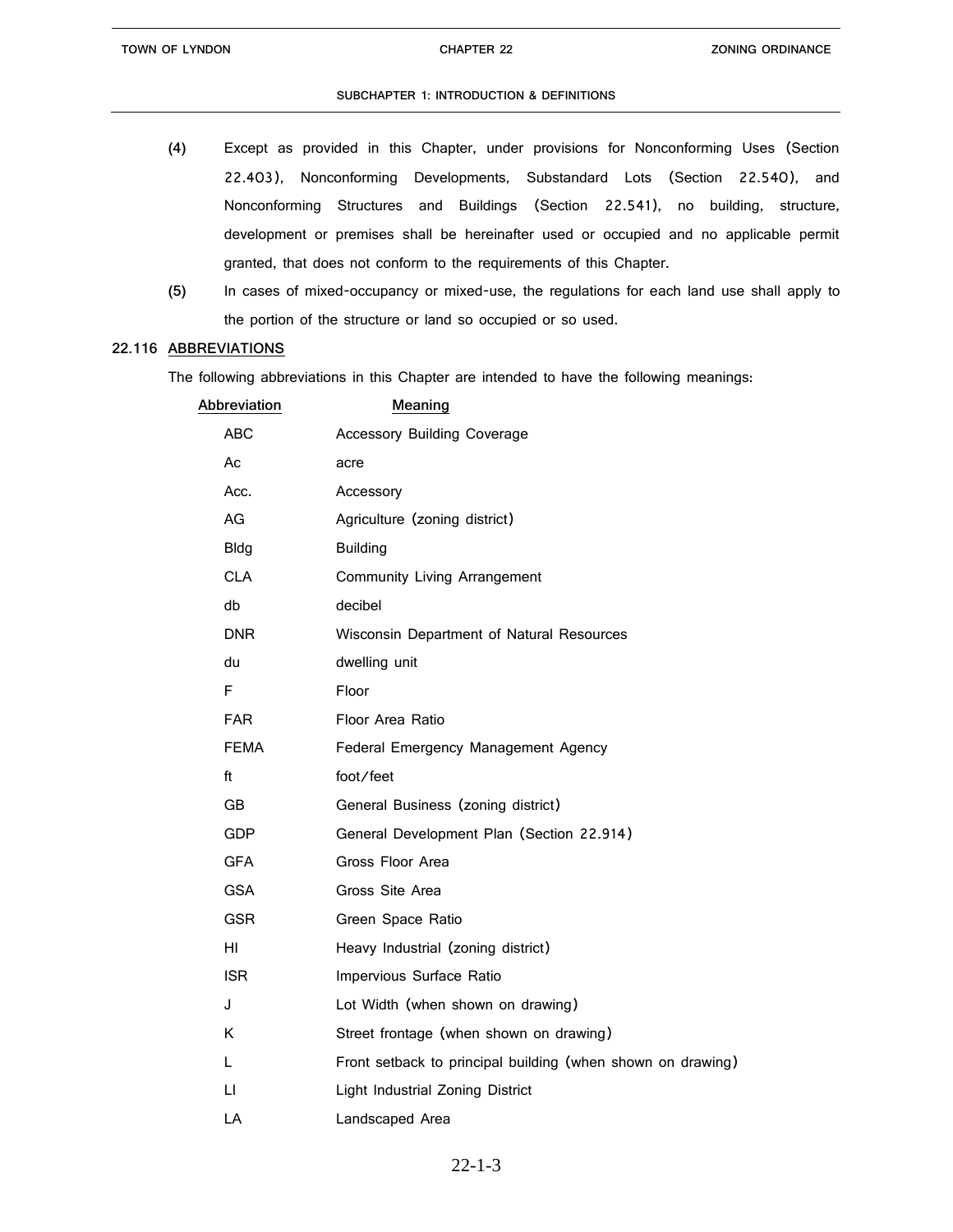| LSR           | Landscape Surface Ratio                                     |
|---------------|-------------------------------------------------------------|
| м             | Front setback to accessory building (when shown on drawing) |
| max           | maximum                                                     |
| MBC           | Maximum Building Coverage                                   |
| <b>MBS</b>    | Maximum Building Size                                       |
| МF            | Multi-family Zoning District                                |
| <b>MGD</b>    | Maximum Gross Density                                       |
| min           | minimum                                                     |
| MН            | Maximum Height                                              |
| <b>MLA</b>    | Minimum Lot Area                                            |
| <b>MSA</b>    | Minimum Site Area                                           |
| MZA           | Minimum Zoning District Area                                |
| N             | Side setback to principal building (when shown on drawing)  |
| na            | not applicable                                              |
| NDA.          | Net Developable Area                                        |
| nonres        | nonresidential                                              |
| O             | Side setback to accessory building (when shown on drawing)  |
| P             | Rear setback to principal building (when shown on drawing)  |
| PB.           | Planned Business (zoning district)                          |
| PBC           | <b>Principal Building Coverage</b>                          |
| $PD(\_ -\_ )$ | Planned Development (zoning district)                       |
| <b>PIP</b>    | Precise Implementation Plan (Section 22.914)                |
| Princ.        | Principal                                                   |
| Q             | Rear setback to accessory building (when shown on drawing)  |
| к             | Peripheral setback (when shown on drawing)                  |
| res           | residential                                                 |
| RPA           | Resource Protection Area                                    |
| <b>RR</b>     | Rural Residential (zoning district)                         |
| S.            | Paved Surface Setback (when shown on drawing)               |
| SF            | Single Family Zoning District                               |
| sq. ft.       | square feet                                                 |
| т             | Separation of principal buildings (when shown on drawing)   |
| U             | Separation of accessory buildings (when shown on drawing)   |
| <b>WECS</b>   | Wind Energy Conversion System                               |
| X             | Parking space (when shown on drawing)                       |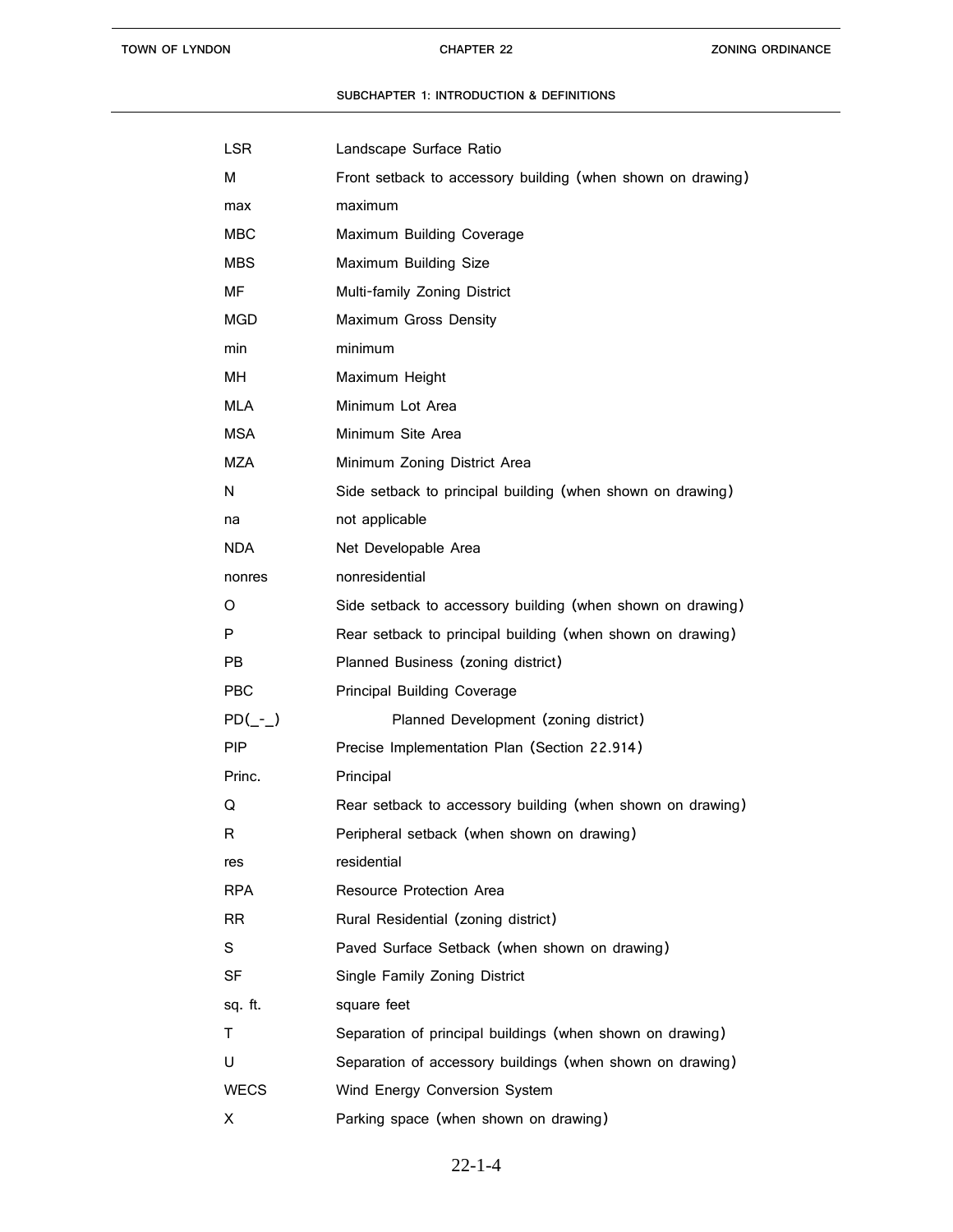| Dwelling core dimensions (when shown on drawing)   |
|----------------------------------------------------|
| Zoning District Area                               |
| number of floors                                   |
| or fewer (e.g. $A8-A$ means A8 or fewer $\theta$ ) |
| or more (e.g. $A9+@$ means A9 or more $@$ )        |
|                                                    |

# **22.125 DEFINITIONS**

The following words, terms and phrases, wherever they occur in this Chapter, shall have the meanings ascribed to them by this Section. Some of the following definitions may not, at this time, be used in this Chapter.

- **Abutting:** Having a common border with, or being separated from such common border only by an alley or easement.
- **Access:** A means of vehicular or non-vehicular approach, i.e. entry to or exit from a property, street or highway.
- **Access, direct:** A condition of immediate physical connection resulting from adjacency of a road or right-of-way abutting a property.
- **Accessory use or structure:** A use or structure subordinate to, and serving, the principal use or structure on the same lot and customarily incidental thereto. Land uses permitted as an accessory use are permitted subject to all the requirements of the specific standard zoning district (Subchapter 2) and overlay zoning district (Subchapter 3) in which the use is located, plus any additional requirements applicable to that particular land use (Subchapter 4).
- **Active Outdoor Public Recreation:** All recreational land uses located on public property, such as play courts for tennis or basketball, play fields for baseball, football or soccer, swimming areas, public golf courses and similar land uses.
- **Agriculture:** Bee keeping; commercial feed lot; dairying; egg production; floriculture; forest and game management; grazing; livestock raising; orchards, greenhouses and nurseries; poultry raising; raising of grain, grass, mint and seed crops; sod farming; placing land in federal programs in return for payments in kind; land in the conservation reserve program; participation in the milk production termination program; and vegetable raising.
- **Alteration, structural:** Any change in the supporting members of a building such as bearings, wall columns, beams or girders, or any substantial change in the roof or exterior wall.
- **Antenna:** Any system of wires, poles, rods, reflecting discs, or similar devices, external to or attached to the exterior of any building, and used for the transmission or reception of electromagnetic waves (e.g. television, radio, microwave, telephone, internet access or shortwave signals).
- **Basement:** A portion of a building located partly underground, but having one-half (½) or less of its floor to ceiling height below the average grade of the adjoining ground.
- **Building:** Any structure which has a supported roof built, maintained, or intended for use for the shelter or enclosure of persons, animals, or property of any kind. The term is exclusive of portions of the structure not intended for shelter such as decks, balconies, pools, carports, etc. Where independent units with separate entrances are divided by shared walls, each unit is a building.

# **Building, accessory:** A building which:

- (a) Is subordinate to and serves a principal structure or a principal use;
- (b) Is subordinate in area, extent, and purpose to the principal structure or use served;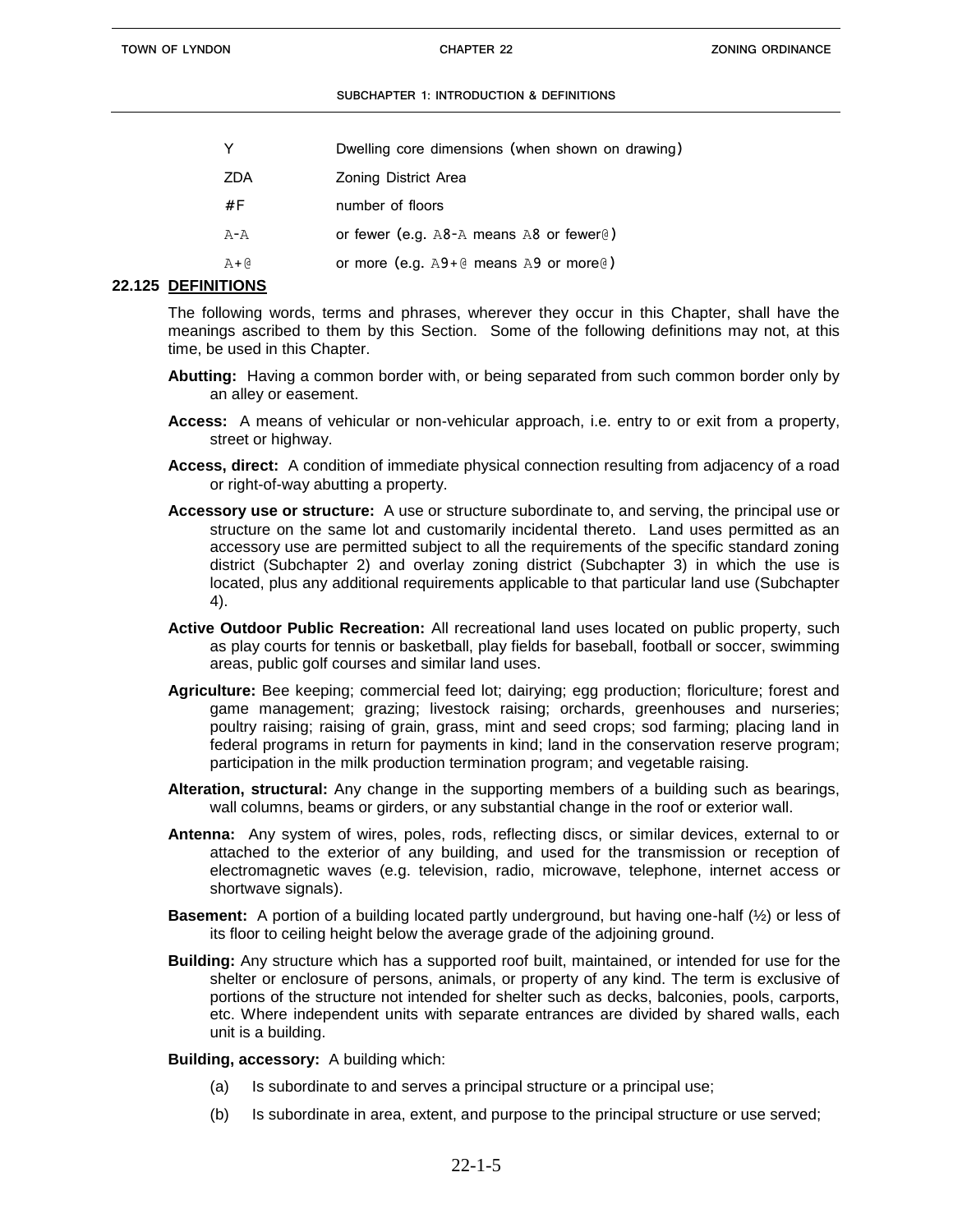- (c) Is located on the same lot as the principal structure or use served except as otherwise expressly authorized by provisions of this Chapter; and
- (d) Is customarily incidental to the principal structure or use.

Any portion of a principal building devoted or intended to be devoted to an accessory use is not an accessory building.

- **Building line:** An imaginary line on a lot, generally parallel to a lot line or road right-of-way line, located a sufficient distance therefrom to provide the minimum yards required by this Chapter. The building lines on a lot determine the area in which buildings may be placed, subject to all other applicable provisions of this Chapter. This is also referred to as a "setback" line.
- **Building, principal:** A building in which is conducted, or in which is intended to be conducted, the main or principal use of the lot on which it is located.
- **Camping Unit:** Travel trailers, recreational vehicles (RVs), motor homes, fifth-wheelers, pop-up campers, and other mobile or portable shelters or vehicles which are designed and customarily used for a temporary, mobile, human dwelling (excluding tents).
- **Cellar:** That portion of the building having more than one-half (½) of the floor-to-ceiling height below the average grade of the adjoining ground.
- **Commission:** The Town of Lyndon Plan Commission.
- **Comprehensive Plan:** The Comprehensive Plan of the Town of Lyndon, Ordinance 21 herein, and as subsequently amended.
- **Condominium:** Property subject to Condominium Declaration including but not limited to land, buildings or a part of the building, or group of buildings including all the land, co-owned and operated within the law of the State of Wisconsin for the mutual protection and benefit of an association of all the members of the ownership agreement pursuant to state statute 703 and its successors.
- **Crawl space:** An enclosed area below the first usable floor of a building, generally less than five feet in height, used for limited access to plumbing and electrical utilities.
- **Day Care:** See family day care home, intermediate day care home, or group day care center.
- **Deck:** A structure that has no roof or walls. Can be attached or detached to the principal structure. If attached, it must comply with the principal setback requirements. If detached, shall be an accessory structure.
- **Density:** A term used to describe the maximum number of dwelling units and the minimum amount of landscaping required for residential projects. Each zoning district contains density standards which determine the maximum amount of development permitted on any given site, taking into consideration a variety of factors, including (but not limited to) 1) the area of the site; 2) the proportion of the site not containing sensitive natural resources; 3) the zoning district(s) in which the site is located; 4) the development option(s)under which the site is developed; and 5) the use(s) considered for development. (Cf. "Intensity" which is the term used to describe the same standards for nonresidential sites.)
- **Developer:** The legal or beneficial owner(s) of a lot or parcel of any land proposed for inclusion in a development, including an optionee or contract purchaser.
- **Development:** The division of a parcel of land into two or more parcels, or any man made change to real estate including the construction, reconstruction, conversion, structural alteration, relocation, or enlargement of any building; or any use or change in use of any buildings or land; or any extension of any use of land; or any clearing, grading, or other movement of land, for which permission may be required pursuant to this Chapter.
- **Development option(s):** The type of residential or nonresidential land uses which may develop on a lot as determined by the requirements of this Chapter.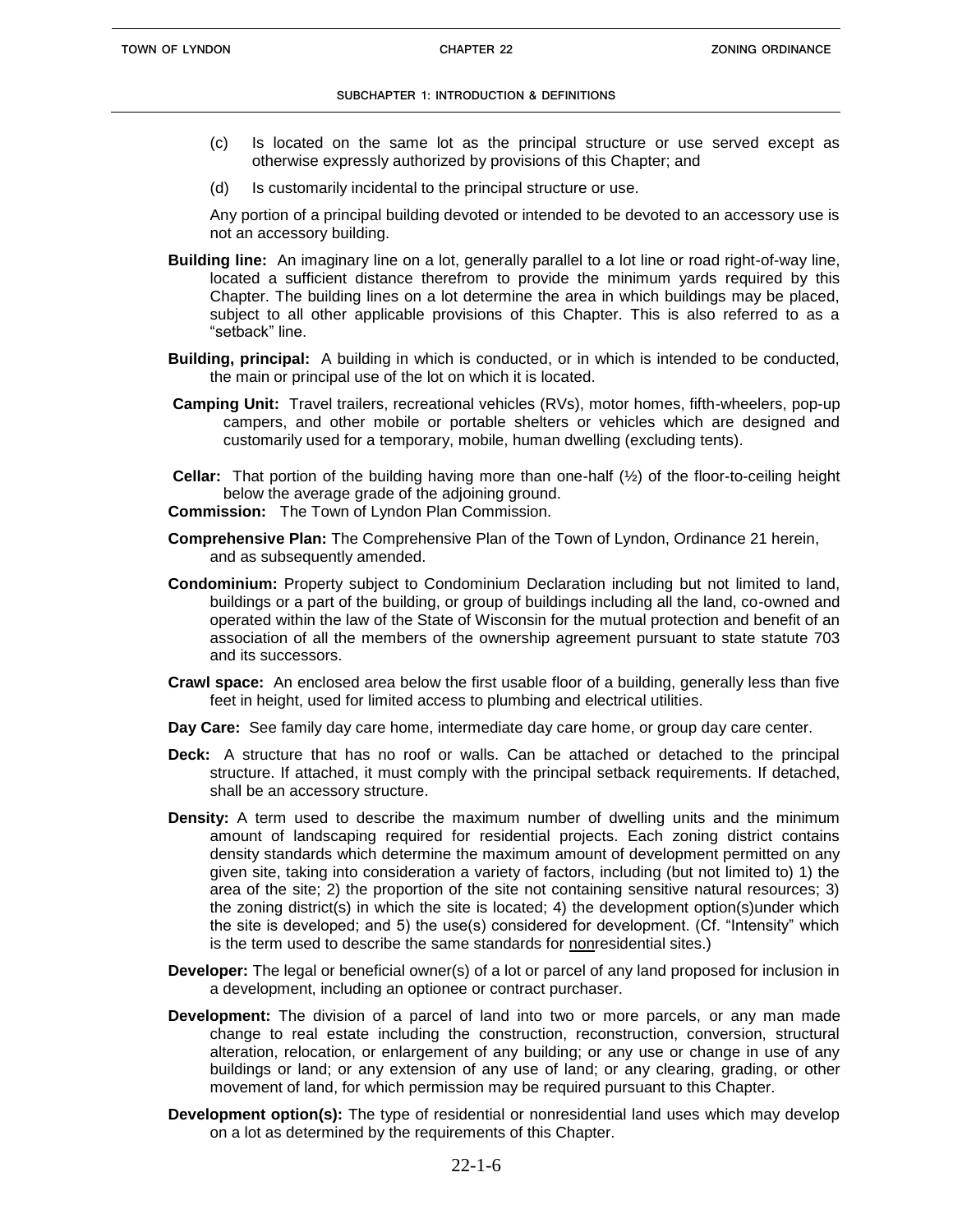- **Development pad:** The area of a lot where site disruption will occur, including building areas, paved areas, yards and other areas of non-native vegetation, and areas devoted to septic systems.
- **Drainage:** The removal of surface water or groundwater from land by drains, grading, or other means. Drainage includes the control of runoff, to minimize erosion and sedimentation during and after development, and the means necessary for water supply preservation or prevention or alleviation of flooding.
- **Drainageway:** Drainageways are non-navigable, aboveground watercourses, detention basins and/or their environs which are identified by the presence of one or more of the following: (a) All areas within 75 feet of the ordinary high water mark of a "perennial stream" as shown on USGS 7.5 minute topographic maps for the Town of Lyndon and its environs; (b) All areas within 50 feet of the ordinary high water mark of an "intermittent stream" or "open channel drainageway" as shown on USGS 7.5 minute topographic maps for the Town of Lyndon and its environs.
- **Dryland access:** A vehicular access route which is above the regional flood elevation and which connects land located in the floodplain to land which is outside the floodplain, such as a road with its surface above the regional flood elevation and wide enough to accommodate wheeled vehicles.
- **Dwelling:** A residential building or one or more portions thereof occupied or intended to be occupied exclusively for residence purpose, but not including habitations provided in nonresidential uses such as lodging uses and commercial campgrounds.
- **Dwelling, attached:** A dwelling which is joined to another dwelling at one (1) or more sides by a party wall or walls.
- **Dwelling, detached:** A dwelling which is entirely surrounded by open space on the same lot.
- **Dwelling unit:** A room or group of rooms, providing or intended to provide permanent living quarters for not more than one (1) family.
- **Dwelling unit separation:** The narrowest distance between two dwelling units. See Minimum dwelling unit separation.
- **Easement:** Written authorization by a property owner for another party to use for a specified purpose any designated part of his property which has been recorded in the Register of Deeds' office.
- **Elevated Building:** A non-basement building built to have its lowest floor elevated above the ground level by means of fill, solid foundation perimeter walls, pilings columns (post and piers), shear walls, or breakaway walls.
- **Encroachment:** Any unauthorized and/or unpermitted fill, structure, building, use, or development in or on a floodway, easement, right-of-way or property.
- **Environmental Control Facility:** Any facility, temporary or permanent, which is reasonably expected to abate, reduce, or aid in the prevention, measurement, control or monitoring of noise, air, or water pollutants, solid waste or thermal pollution, radiation or other pollutants, including facilities installed principally to supplement or to replace existing property or equipment not meeting or allegedly not meeting acceptable pollution control standards or which are to be supplemented or replaced by other pollution control facilities.
- **Family:** An individual or two (2) or more persons, each related by blood, marriage or adoption, living together as a single housekeeping unit; or a group of not more than four (4) persons not so related, maintaining a common household.
- **Fence:** An artificially constructed barrier of wood, masonry, stone, wire, metal or other manufactured material or combination of materials, erected to enclose, screen or separate areas.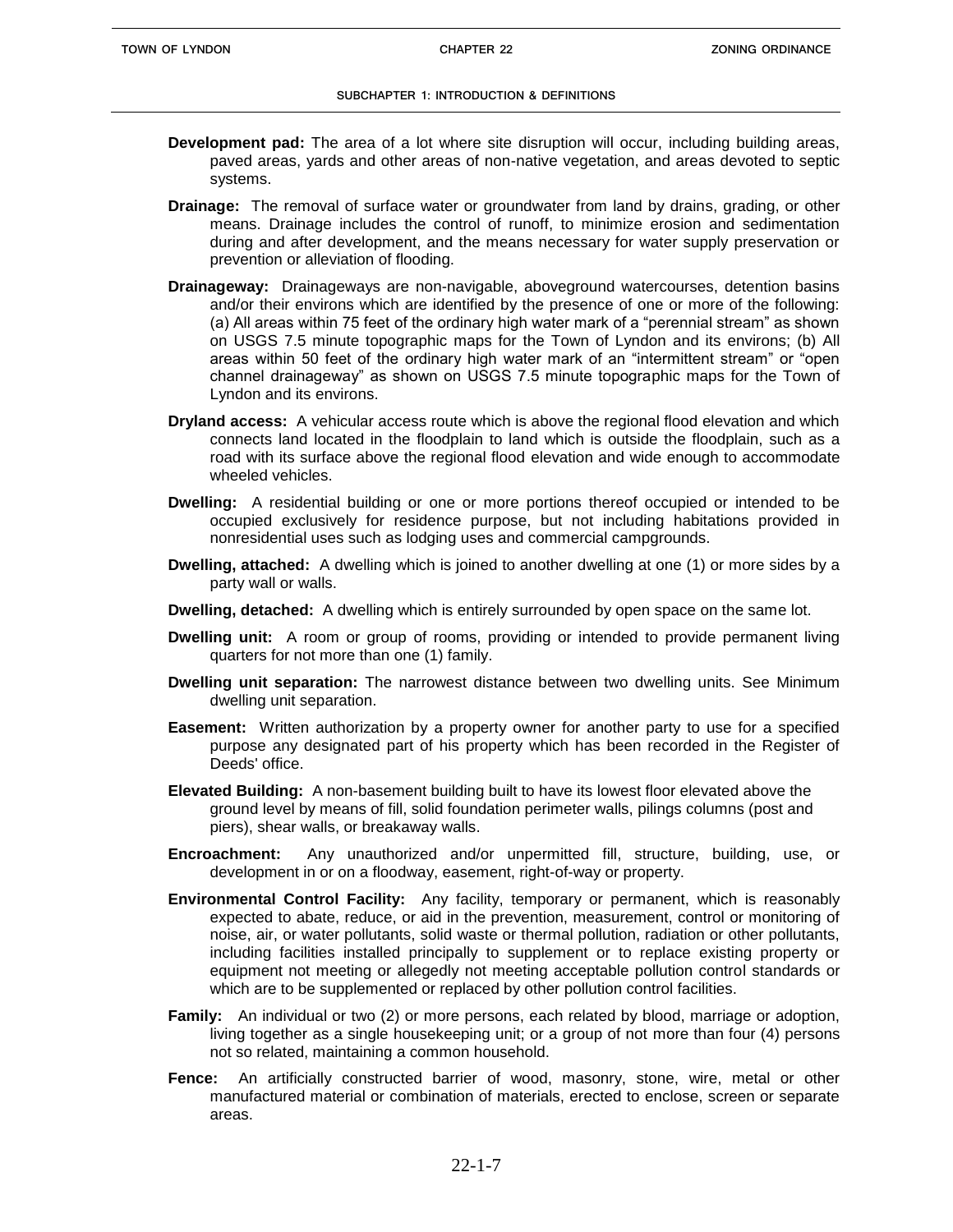- **Floor area:** The sum of the gross horizontal areas of the several floors of a building including interior balconies, mezzanines, basements and attached accessory buildings, fitting rooms, stairs, escalators, unenclosed porches, detached accessory buildings utilized as dead storage, heating and utility rooms, inside off-street parking or loading space. Measurements shall be made from the outside of the exterior walls.
- **Foundation:** The structural system supporting a structure serving the function of transferring building load to the ground; anchoring it against the winds; isolating it from frost heaving; isolating it from expansive soil; and holding it above ground moisture. The foundation designs are basement, crawlspace or slab of poured concrete, masonry or wood.
- **Freeboard:** Represents a factor of safety usually expressed in terms of a certain amount of feet above a calculated flood level. Freeboard compensates for the many unknown factors that contribute to flood heights greater than the height calculated. These unknown factors may include, but are not limited to, ice jams, debris accumulation, wave action, obstruction of bridge openings and floodways, the effects of urbanization on the hydrology of the watershed, loss of flood storage areas due to development and the sedimentation of a river or stream bed.
- **Garage (residential):** A detached accessory building or portion of the principal building, including a carport, which is used primarily for storing passenger vehicles, trailers, or trucks.
- **General floor plans:** A graphic representation of the anticipated utilization of the floor area within a building or structure, but not necessarily as detailed as construction plans.
- **Green space:** (A/k/a Permanently Protected Green Space) The area of a site upon which site disruption and site development are strictly limited. Green space consists of the following: (i) Resource Protection Areas (RPA), and (ii) areas devoted to land uses which incorporate natural resources, such as Passive Outdoor Public Recreational Land Use, and (iii) portions of a site which are prevented from development by deed restrictions or agreement.
- **Gross density:** The result of dividing the number of dwelling units located on a site by the gross site area. See Maximum gross density.

**Gross floor area (GFA):** The total habitable floor area on all levels of a building.

**Gross site area (GSA):** The total area of a site or parcel, minus all of the following:

- 1. Existing and proposed rights-of-way of roads and public facilities;
- 2. Land which, although part of the same site, parcel or lot, is not contiguous to, or is not accessible from, the existing or proposed road network serving the site;
- 3. Land which is proposed for a different development option or a different zoning district; and
- 4. Areas of navigable waters (lakes and streams).

GSA is calculated whenever a person wishes to develop a parcel or site, e.g. campgrounds or mobile home parks. The determination of GSA is designed to help the developer calculate how much land is available for development after subtracting the undevelopable land from the proposed site.

- **Hearing Notice:** Publication or posting which meets the requirements of Chapter 985, Stats. Class 1 notice is the minimum required for appeals: published once at least one week (7 days) before hearing. Class 2 notice is the minimum required for enactment of all new zoning ordinances and amendments including map amendments: published twice, once each week consecutively, the last at least a week (7 days) before the hearing.
- **High flood damage potential:** Any danger to human life or public health or the potential for any significant economic loss to a structure or its contents.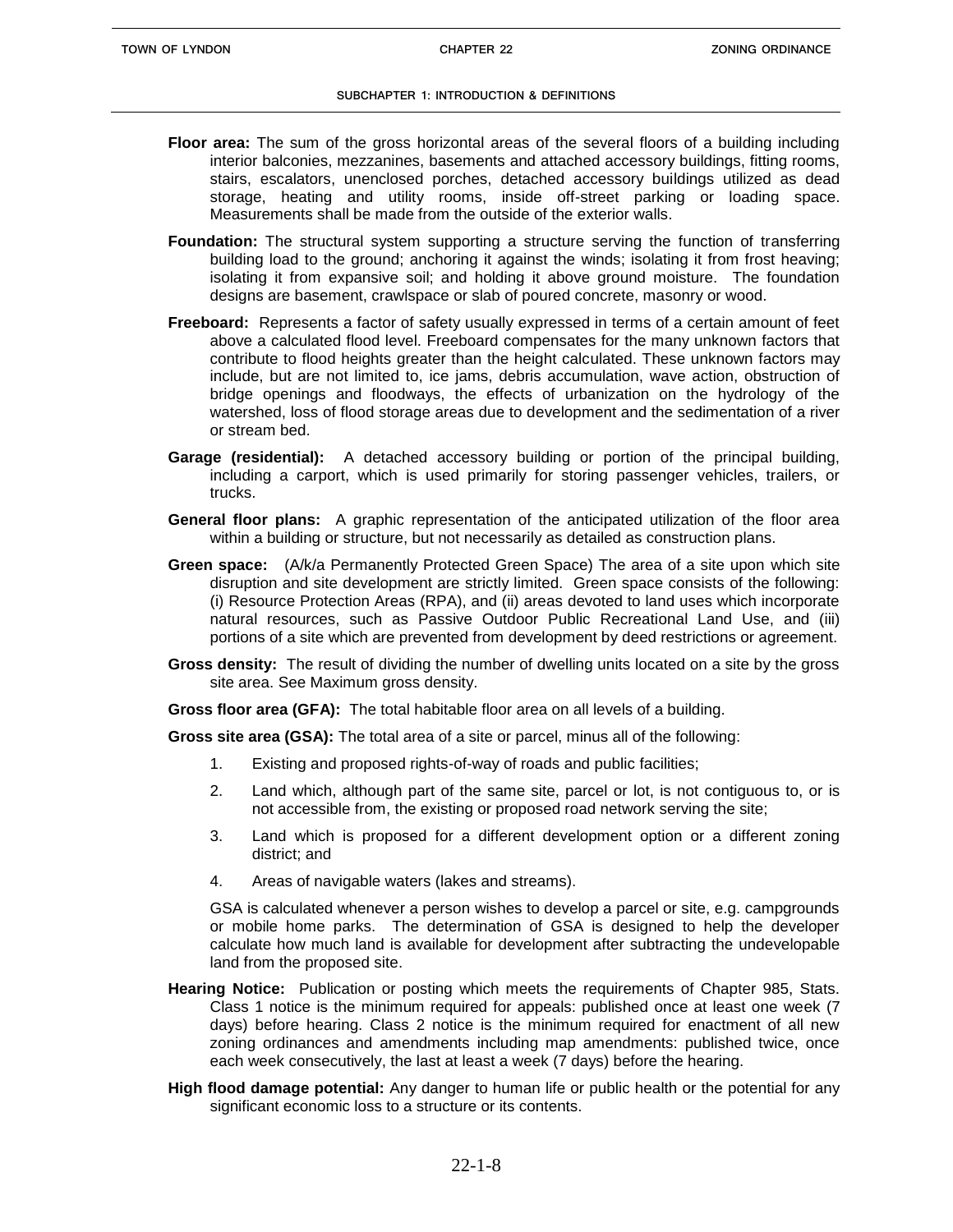**Intensity:** A term used to describe the maximum amount of gross floor area and the minimum amount of landscaping required for nonresidential projects. Each zoning district contains intensity standards which determine the maximum amount of development permitted on any given site, taking into consideration a variety of factors, including (but not limited to) (1) the area of the site; (2) the proportion of the site not containing sensitive natural resources; (3) the zoning district(s) in which the site is located; (4) the development option(s)under which the site is developed; and (5) the use(s) considered for development. (Cf. "Density" which is the term used to describe the same standards for residential sites.)

**Intensive agricultural (land use):** See § 406(3).

**Junkyard (land use):** See § 409(4).

- **Land use:** The type of development and/or activity occurring on a piece of property.
- **Legal non-conforming use:** See "Use, legal non-conforming."
- **Livable Space (Residential):** The sum of the gross horizontal areas of the several floors of a dwelling. Measurements shall be made from the outside of the exterior walls. This does not include attached garages, unenclosed porches, etc.
- **Local residential street:** A road which primarily serves to collect traffic originating directly from residential driveways and private residential courts and streets.
- **Lot:** A parcel of land that: (a) is undivided by any street or private road; (b) is occupied by, or designated to be developed for, one principal building or principal use; and (c) is designated as a lot on a Plat or Certified Survey map.
- **Lot area:** The area contained within the property boundaries of a recorded lot. Lot area has the affect of limiting the density and intensity of development on a lot.
- **Lot, corner:** A lot abutting 2 or more streets at their intersection.
- **Lot depth:** The average distance between the front lot line and the rear lot line of a lot, as measured at each side lot line.
- **Lot frontage:** Lot width measured at the street lot line. When a lot has more than one street lot line, lot width shall be measured, and the minimum lot width required by this Chapter shall be provided at each such line.
- **Lot, interior:** A lot other than a corner lot.
- **Lot line:** The property line bounding a lot, except that where any portion of a lot extends into an existing or proposed public right-of-way, the line of such public right-of-way shall be the lot line for applying this Chapter.
- **Lot line, front:** A lot line which abuts a public or private street right-of-way. In the case of a lot which has two of more street frontages, the lot line along the street from which the house is addressed shall be the front lot line.
- **Lot line, rear:** In the case of rectangular or most trapezoidal shaped lots, that lot line which is parallel to and most distant from the front lot line of the lot. In the case of an irregular, triangular, or gore-shaped lot, a line 20 feet in length, entirely within the lot, parallel to and at the maximum possible distance from the front line shall be considered to be the rear lot line. In the case of lots which have frontage on more than one road or street, the rear lot line shall be the lot line opposite the front lot line as defined above.
- **Lot line, side:** Any boundary of a lot which is not a front lot line, a street side lot line, or a rear lot line.
- **Lot line, street side:** Any lot line which abuts a public or private street right-of-way which is not the front lot line.
- **Lot of record:** A platted lot; or lot described in a certified survey map which has been approved by the Town or by Juneau County and has been recorded in the office of the Register of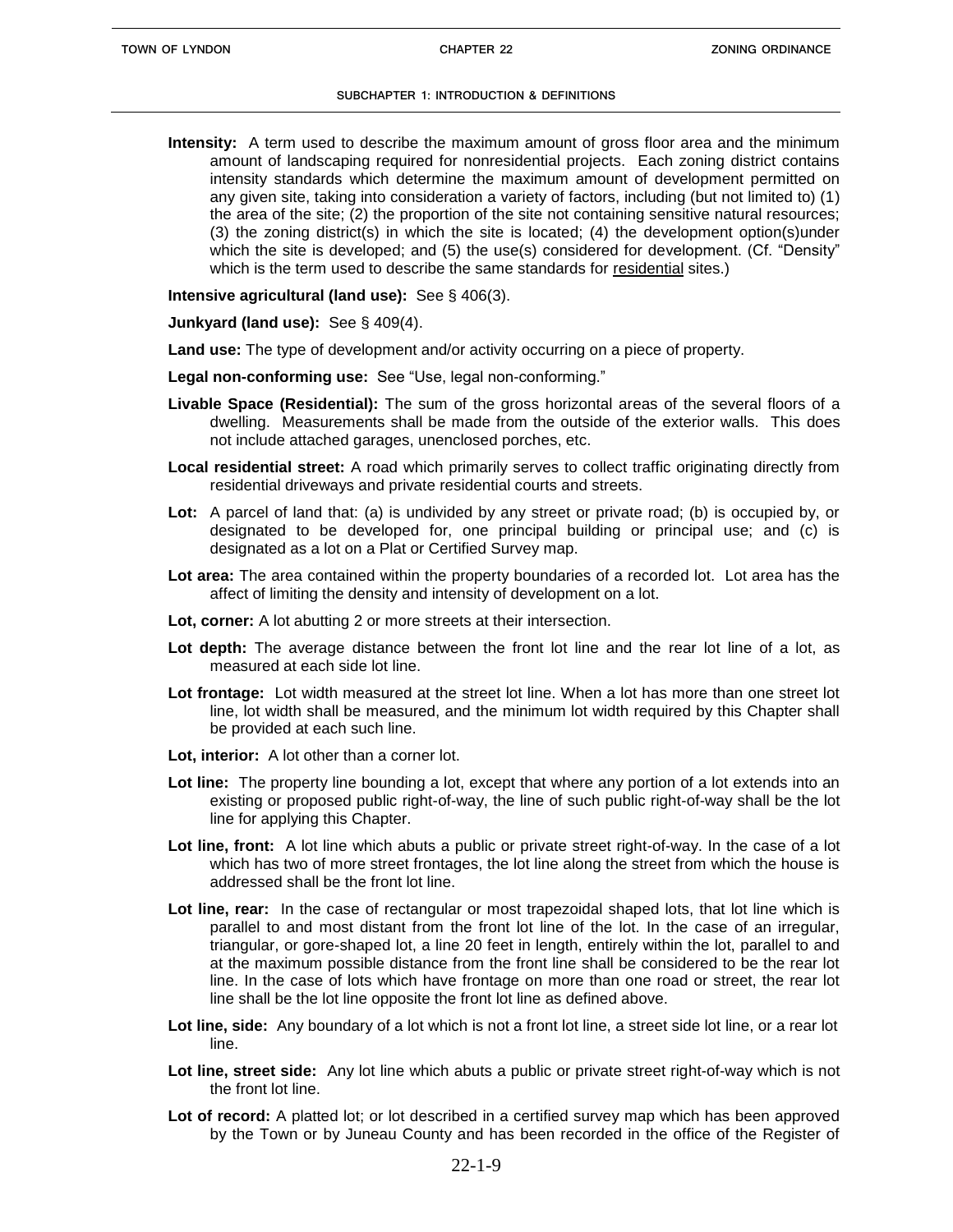Deeds; or a lot described by a metes and bounds description which has been approved by the Town or by Juneau County and has been recorded in the office of the Register of Deeds.

- **Lot, through:** A lot which has a pair of opposite lot lines abutting two substantially parallel streets (one or more of which may be a portion of a cul-de-sac). Except for through lots which abut an arterial or nonresidential collector street, through lots shall be prohibited under the provisions of this Chapter.
- **Lot width:** The maximum horizontal distance between the side lot lines of a lot, measured parallel to the front lot line and at the rear of the required front yard. See Minimum lot width.
- **Lowest floor:** The lowest enclosed floor (including basement). Any unfinished or flood resistant enclosure, usable solely for parking vehicles, building access or storage, in an area other than a basement area, is not considered a building's lowest floor, provided that such enclosed area is not built so as to render the structure in violation of the applicable nonelevation design requirements of this Chapter.
- **Maximum accessory building coverage:** The largest permitted area of all accessory buildings on a lot.
- **Maximum gross density (MGD):** The maximum number of dwelling units permitted on one acre (or 43,560 sq. ft.) of lot area in a specific zoning district and land use.
- **Minimum lot area (MLA):** The minimum size lot permitted within the specified zoning district and land use. MLA has the effect of limiting the "density" of a residential site, and the "intensity" of a nonresidential site.
- **Minimum lot width:** The smallest permissible lot width for the applicable dwelling unit type or nonresidential development option.
- **Minimum setback:** The narrowest distance permitted from a street, side, or rear property line to a structure.
- **Minimum site area (MSA):** The minimum gross site area in which the specified development option may occur. See gross site area (GSA).
- **Minimum Zoning District Area (MZA):** The minimum area of a zoning district. This is intended to prevent "spot zoning" of small areas.
- **Navigable water:** All rivers, streams, ponds, sloughs, flowages, and other waters within the territorial limits of this state which are navigable under the laws of this state. The Wisconsin Supreme Court has declared navigable all bodies of water with a bed differentiated from adjacent uplands and with levels of flow sufficient to support navigation by a recreational craft of the shallowest draft on an annually recurring basis. [Muench v. Public Service Commission, 261 Wis. 492 (1952), and DeGaynor & Co., Inc. v. DNR, 70 Wis.2d 936 (1975)] For the purposes of this Chapter, rivers and streams will be presumed to be navigable if they are designated as either continuous or intermittent waterways on the US Geological Survey quadrangle maps until such time that the DNR has made a determination that the waterway is not, in fact, navigable.
- **Net Developable Area (NDA):** The area of a parcel or site which may be disturbed by development activity. Net Developable Area is the result of subtracting Resource Protection Areas (RPA) from the Gross Site Area (GSA). The purpose for calculating NDA is to assist a developer in determining what percentage of a site is available for development (See, Site Evaluation Worksheet, Appendix 4 for calculation of NDA)
- **Nonconforming building or structure:** Any building or other structure which does not conform to the provisions of this Code. An "illegal nonconforming building or structure" did not conform to the requirements of previous zoning ordinances. A "legal non-conforming building or structure" was either lawfully existing prior to the adoption of an zoning ordinance by the Town or was lawfully erected under the prior zoning ordinance but does not conform to this Code. (See § 541 for regulations).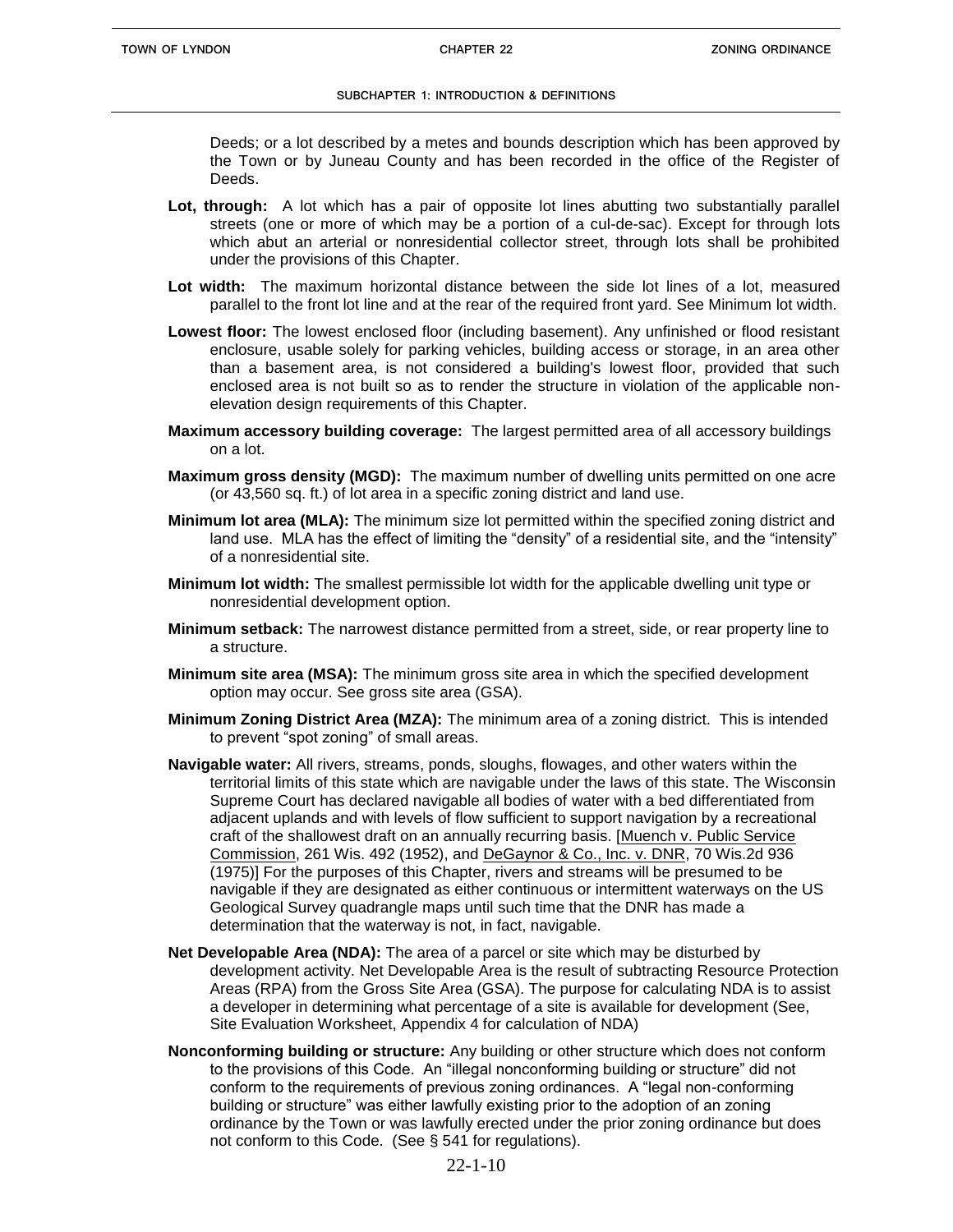- **Nonconforming development:** A lawful development approved under provisions preceding the effective date of this Chapter, which would not conform to the applicable regulations if the development were to be created under the current provisions of this Chapter. See § 403.
- **Nonconforming use:** An active and actual use of land, buildings or structures lawfully existing prior to this Chapter which has continued as the same use to the present and which does not comply with all the applicable regulations of this Chapter. (See § 403 for regulations).
- **Noxious matter or materials:** Material capable of causing injury to living organisms by chemical reaction, or is capable of causing detrimental effects on the physical or economic wellbeing of individuals.
- **Official map:** The map adopted by the Town Board which indicates the existing and proposed location of streets, highways, parks, playgrounds, roads, rights-of-way, waterways, public transit facilities and other public facilities as authorized by State Statutes.
- **Onsite:** Located on the lot in question, except in the context of onsite detention, when the term means within the boundaries of the development site as a whole.
- **Opacity:** The degree to which vision is blocked by bufferyard. Opacity is the proportion of a bufferyard's vertical plane which obstructs views into an adjoining property.
- **Open sales lot:** An unenclosed portion of a lot or lot of record where goods are displayed for sale, rent or trade.
- **Open space, useable:** That part of the ground level of a lot which is unoccupied by driveways, off street parking spaces, principal buildings and accessory buildings. This space of minimum described dimension shall be available for greenery, recreational space, gardening and other leisure activities normally carried on outdoors. Ground level for this purpose may include open terraces above the average level of the adjoining ground, but may not include a permanently roofed-over terrace or porch.
- **Ordinary high water mark:** The point on the bank or shore of a body of water up to which the presence and action of surface water is so continuous as to leave a distinctive mark such as by erosion, destruction or prevention of terrestrial vegetation, predominance of aquatic vegetation, or other easily recognized characteristics.
- **Outdoor Institutional Uses:** These land uses include cemeteries, privately held permanently protected green space areas, country clubs, non-public golf courses, and similar land uses.
- **Overlay zoning district:** A zoning district which imposes uniform restrictions on all properties within its area which are in addition to the restrictions specific to the standard zoning districts described in Subchapter 2, as well as the general restrictions of this Chapter. See Subchapter 3, if any.
- **Owner:** The person or entity which holds legal title to a lot or parcel of land.
- **Pad, Development:** See Development pad.
- Parcel: (a/k/a Site) A tract of land designated for development or redevelopment. Typically, a parcel is either (i) a tract of land under single ownership, has not been designated for a principal use, and has not been divided into recorded lots, or (ii) in the case of redevelopment, a tract of multiple lots with multiple principal uses which the developer intends to acquire or has acquired for combination into a single redevelopment. A parcel is to be differentiated from a lot, which is ready for development without combination with other property or without subdivision into smaller lots.
- **Passive Outdoor Public Recreation:** All recreational land uses located on public property involving passive activities such as arboretums, natural areas, wildlife areas, hiking trails, nonmotorized bike trails, cross-country ski trails, horse trails, open grass areas, picnic areas, gardens and fishing areas.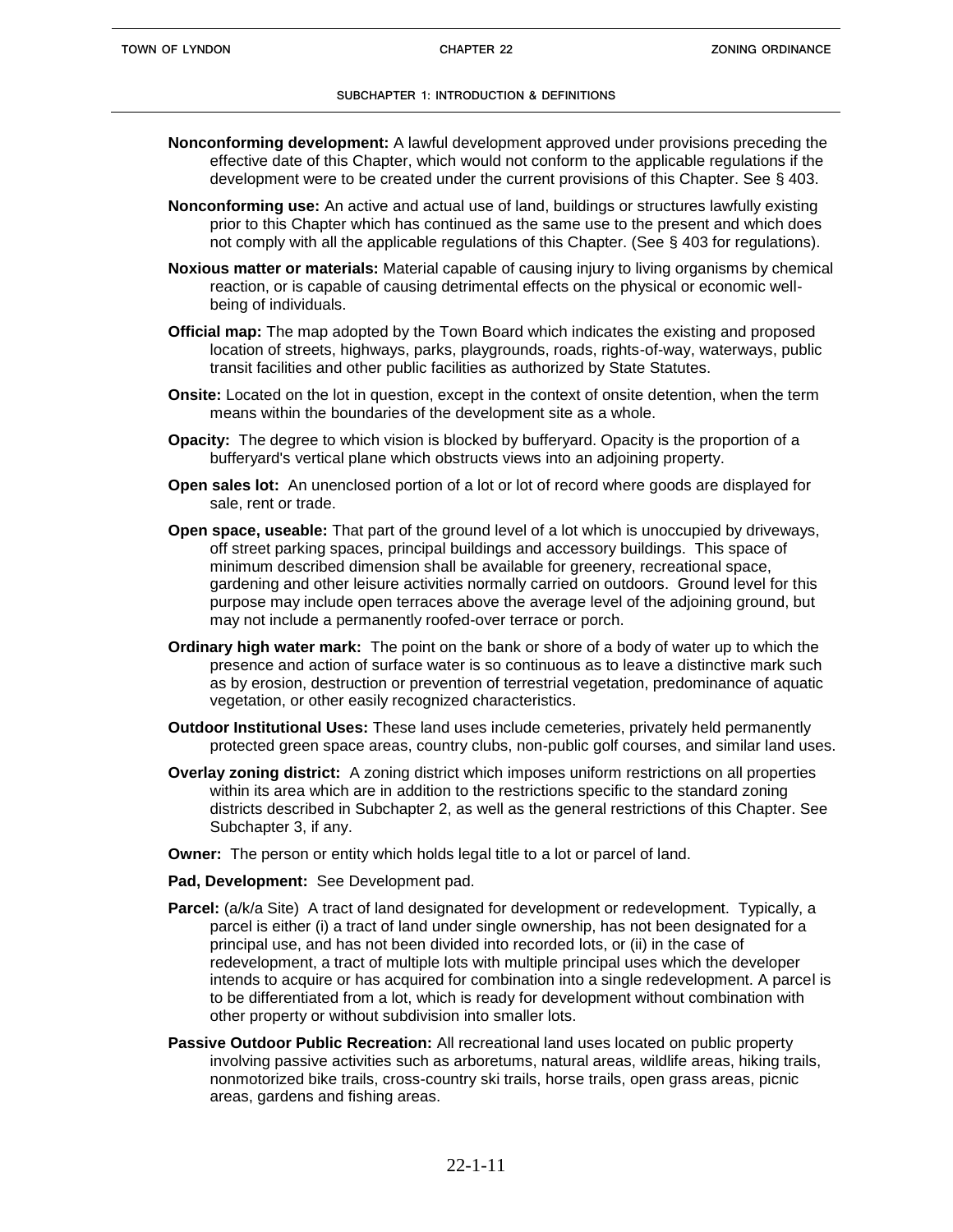- **Performance guarantee:** A financial guarantee to ensure that all improvements, facilities, or work required by this Chapter will be completed in compliance with the Chapter, regulations and the approved plans and specifications of a development.
- **Performance standard:** Criterion established to control and limit the impacts generated by, or inherent in, uses of land or buildings. See Subchapter 5.
- **Peripheral setback:** The distance between a structure and the boundary of a zoning district or development option. Peripheral setbacks are used to provide a setback in addition to (not overlapping with) regularly required building setbacks. Bufferyards are distinct from peripheral setbacks, but may be located within the peripheral setback.
- **Principal use:** Any and all of the primary uses of a property, as determined by the Zoning Administrator, which uses are allowable as uses permitted by right or by conditional use, and not allowable as an accessory use or a temporary use per Subchapters 2, 3 and 4.
- **Private Residential Recreational Facility:** All active outdoor recreational facilities such as children's playhouses, basketball courts, tennis courts, swimming pools and recreation-type equipment.
- **Private Sewage System a/k/a Individual Septic Disposal System:** Any sewage treatment and disposal system within the Town which is not owned and operated by the Town. This term includes alternative sewage systems approved by the Department of Industry, Labor, and Human Relations including a substitute for the septic tank or soil absorption field, a holding tank, a system serving more than one structure, or a system located on a different parcel than the structure.
- **Protected natural resources:** Resources such as floodways, floodfringes, floodplain conservancy areas, wetlands, drainageways, woodlands, steep slopes, and lakeshores, which are protected by the provisions of this Chapter.
- **Public improvement:** Any improvement, facility, or service, together with customary improvements and appurtenances thereto, intended to provide for public needs such as: streets, roads, alleys or pedestrian walks or paths, storm sewers, flood control improvements, water supply and distribution facilities, sanitary sewage disposal and treatment, public utility and energy services.
- **Recorded lot:** See, Lot of record.
- **Recreational vehicle:** A vehicle designed and used principally for the transport of persons.
- **Residentially zoned:** A property located in a residential district per Subchapter 2.
- **Resource Protection Area:** The area of a site which contains floodways, floodplain areas, floodfringes, wetlands, drainageways, lakeshores, woodlands and steep slopes, and in which development activity is limited to protect these natural resources.
- **Restrictive, more (less):** A regulation imposed by this Chapter is more (less) restrictive than another if it prohibits or limits development to a greater (lesser) extent or by means of more (less) detailed specifications.
- **Restaurant:** See indoor commercial entertainment.
- **Restaurant, fast food:** See in vehicle sales and service.
- **Scale (of development):** A term used to describe the gross floor area, height, or volume of a single structure or group of structures.
- **Setback:** The shortest distance between a building's or structure's exterior and the nearest point on the referenced lot line or right-of-way line, whichever is closer. Various setback requirements are established in each zoning district (Subchapters 2 and 3). (See also, "minimum setback"). (NOTE: Front lot lines and right-of-way lines do not necessarily coincide with the edge of the road. Therefore, in measuring front yard setbacks, care should be taken to measure from the correct point).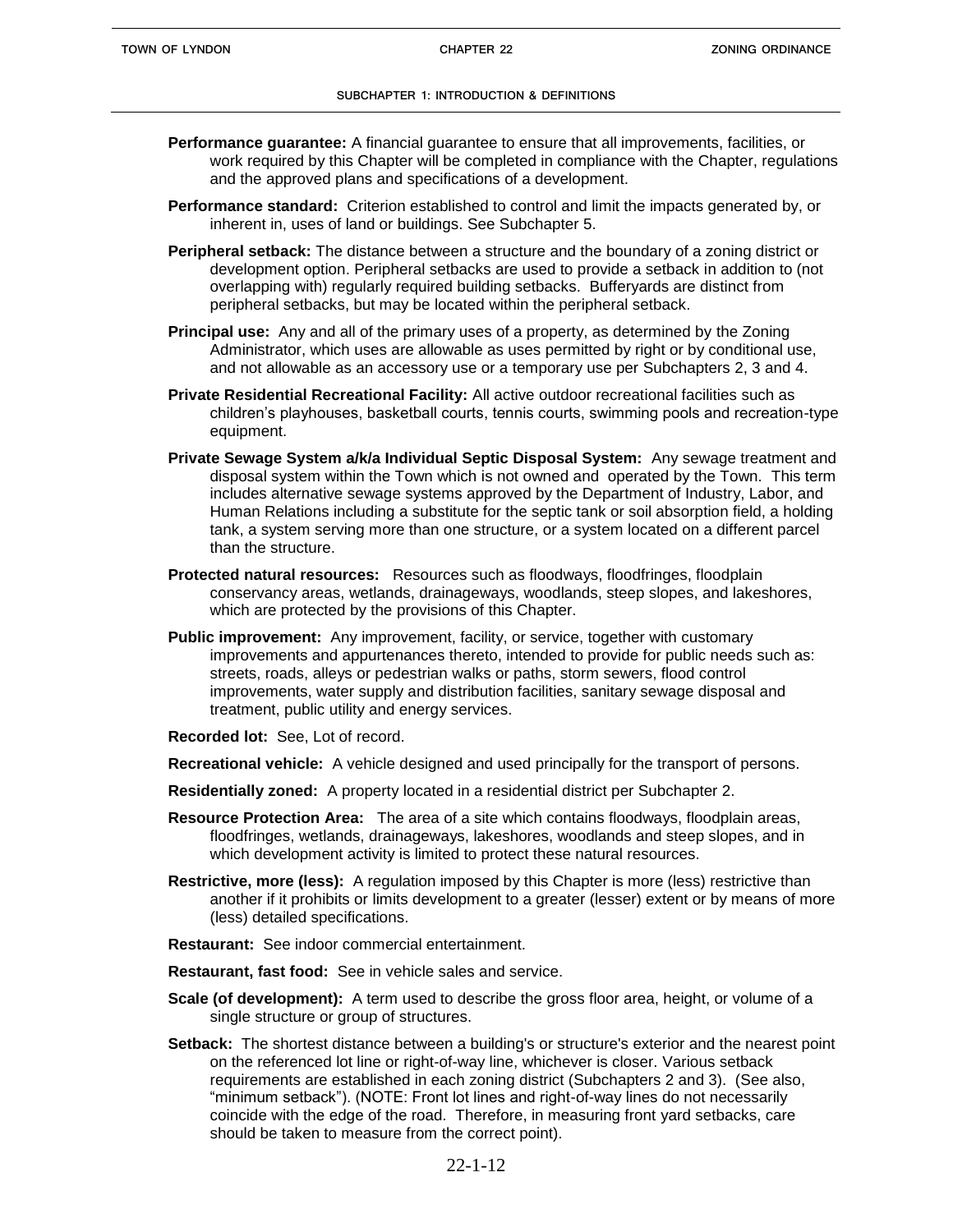**Site:** See, Parcel.

**Site area:** See Gross site area.

- **Site Evaluation Worksheet:** This worksheet is designed to assist persons interested in developing a site, parcel or lot in the Town (e.g., development of a parcel into a residential subdivision, or a multifamily development, or a commercial development). This worksheet helps calculate the amount of land which is actually available for development, after things like wetlands and rights-of-way have been subtracted from the total area of the parcel. For example, if a developer needs 1 acre of developable property, this worksheet will help the developer determine whether a proposed site will accommodate a 1-acre development after subtracting rights-of-way, lakes, streams, floodplains, drainageways, and other areas protected under this Chapter.
- **Standard pavement width:** Required pavement width per the Town of Lyndon Subdivision Ordinance in residential subdivisions on a street that allows parking or as otherwise determined by the Town Board.
- **Standard zoning districts:** Zoning districts which primarily regulate the use of land and intensity or density of such use. See Subchapter 2.
- **Start of Construction:** The actual start of activity means either the first placement of permanent construction of a structure on the site such as the pouring of a slab or footings, the installation of piles, or the construction of columns, or setting the poles for pole buildings. Permanent construction does not include land preparation, such as clearing, grading and filling; nor does it include the installation of streets and/or walkways; nor does it include excavation for basement, footings, piers, or foundations; nor does it include the erection of temporary forms; nor does it include, in the case of a principal building, the installation on the property of accessory buildings, such as garages or sheds not occupied as dwelling units or part of the main structure.
- **Steep Slope:** Steep slopes are areas which contain a gradient of 12% or greater, (equivalent to a 10 foot elevation change in a distance of 83 feet or less), as shown on USGS 7.5 minute topographic maps for the Town of Lyndon and its environs.
- **Story:** That portion of a building included between the surface of any floor and the surface of the floor next above; or if there is no floor above, the space between the floor and the ceiling next above. Basements. cellars, crawl spaces and attics shall not be counted as a story.
- **Street:** Unless specifically designated otherwise by the Town Board, any public or private way that is dedicated or permanently open to pedestrian and vehicular use, which is twenty-two (22) feet or more in width if it exists at the time of enactment of this Chapter; and any such public right-of-way sixty (66) feet or more in width when established after the effective date of this Chapter.
- **Street Line:** See Lot line, front.
- **Strip development:** A pattern of land uses typified by nonresidential and/or multifamily development located along one or both sides of a street which is generally only one lot deep and which is characterized by many curb cuts, low green space ratios, low landscape surface ratios, high floor area ratios, and/or low quantities of landscaping.
- **Structure:** Anything constructed, placed or erected, the use of which requires a more or less permanent location on the ground, or attached to something having a permanent location on the ground, for use, occupancy or ornamentation whether installed on, above or below the surface. The following shall be construed as a structure, but the definition is not limited to these: billboards or other advertising medium detached or projecting, buildings, docks, dwellings, garages, mobilehomes, sheds, tool houses and walls.
- **Substandard lot:** A lot of record which lawfully existed prior to this Chapter, which would not conform to the applicable regulations if the lot were to be created under the current provisions of this Chapter. See § 205.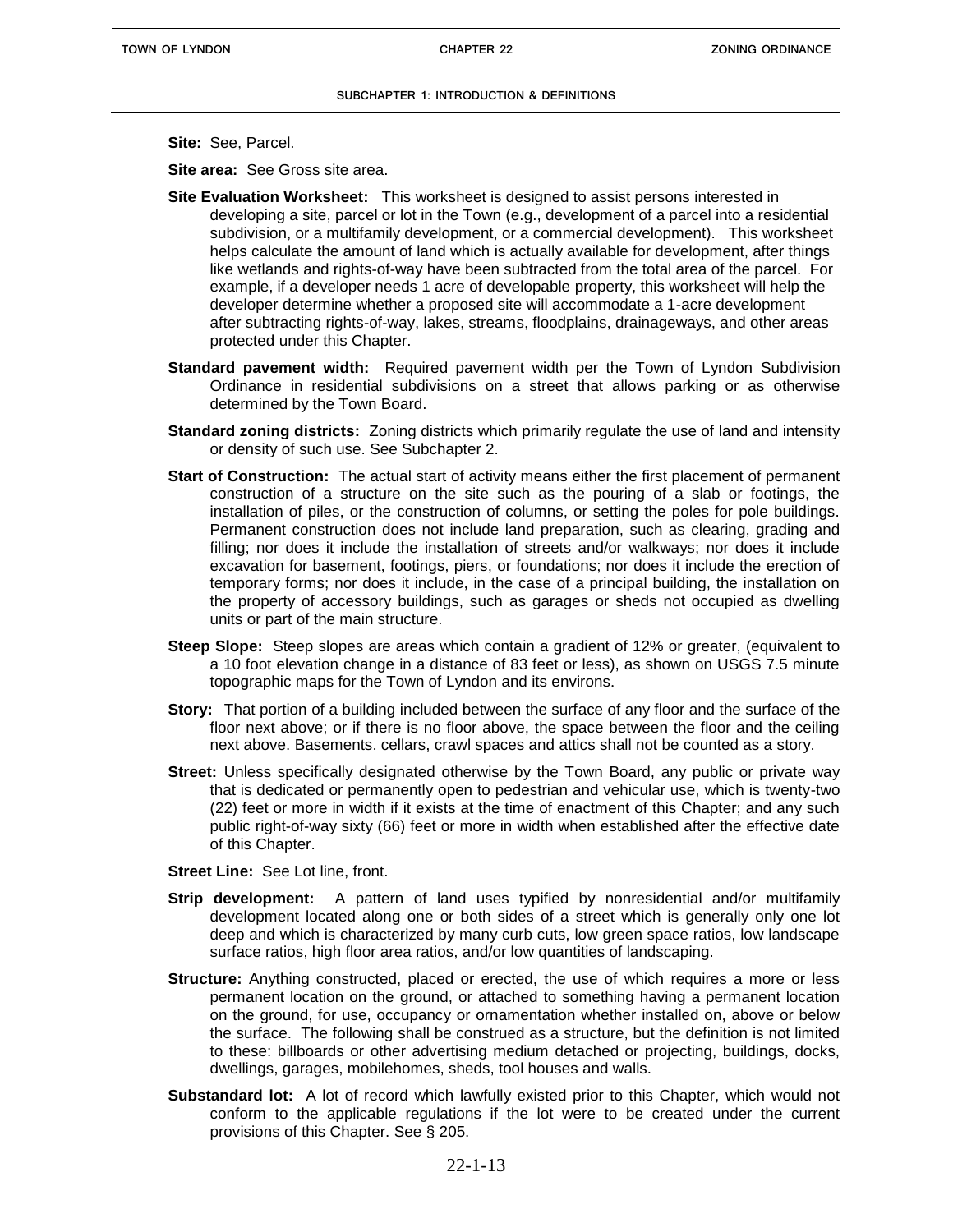- **Substantial improvement:** Any structural repair, reconstruction, or improvement of a structure, the cost of which equals or exceeds fifty percent (50%) of the present equalized assessed value of the structure either before the improvement or repair is started, or if the structure has been damaged, and is being restored, before the damage occurred. The term does not, however, include either:
	- (a) Any project to improve a structure to comply with existing state or local health, sanitary, or safety code specifications solely necessary to assure safe living conditions; and
	- (b) Any alteration of a structure or site documented as deserving preservation by the Wisconsin State Historical Society, or listed on the National Register of Historic Places.

Ordinary maintenance repairs are not considered structural repairs, modifications or additions. Such ordinary maintenance repairs include internal and external painting, decorating, paneling, and the replacement of doors, windows, and other non-structural components. (For purposes of this definition, "substantial improvement" is considered to occur when the first alteration of any wall, ceiling, floor, or other structural part of the building commences, whether or not that alteration affects the external dimensions of the structure.)

- **Swale:** A linear depression in land running downhill or having a marked change in contour direction in which sheet runoff would collect and form a temporary watercourse.
- **Unnecessary hardship:** The circumstance where special conditions affecting a particular property, which were not self-created, have made strict conformity with restrictions governing areas, setbacks, frontage, height or density unnecessarily burdensome or unreasonable in light of the purposes of this Chapter.
- **Use:** The purpose or activity for which land or any building or structure thereon is designed, arranged, or intended, or for which it is occupied or maintained.
- **Use, Conditional:** A land use which requires a conditional use permit in order to develop. In general, conditional uses are those land uses, which are of such a special nature or which are so dependent upon actual contemporary circumstances, as to make impractical the predetermination of permissibility, or the detailing in this Chapter of specific standards, regulations or conditions which would permit such determination in each and every individual situation. Conditional uses, when granted, are subject to all the requirements of the specific standard zoning district (Subchapter 2) and overlay zoning district (Subchapter 3) in which the use is located, plus any requirements applicable to that particular land use as contained in Subchapters 4 and 5, plus any additional requirements imposed as part of the conditional use process contained in Subchapter 9. Each application for, and instance of, a conditional use shall be considered a unique situation and shall not be construed as creating a precedent for similar requests. Conditional uses are granted pursuant to the procedures of § 905.
- **Use, Illegal Non-conforming:** A building or structure which does not conform to this Code, which does not conform to any prior zoning ordinance of the Town, and which was not lawfully existing prior to the adoption of a zoning ordinance by the Town.
- **Use, Legal Non-conforming:** A building or structure which does not conform to this Code, but was either (i) lawfully existing prior to the adoption of any zoning ordinance by the Town, or (ii) was lawfully erected under a prior zoning ordinance of the Town. (See § 541 for regulations).
- **Use, Limited Conditional:** Limited conditional uses are the same as regular conditional uses except that limited conditional uses are not permanent, but instead, they are limited in time or duration because of
	- (a) their particularly specialized nature, or
	- (b) their particular locations within a district, or